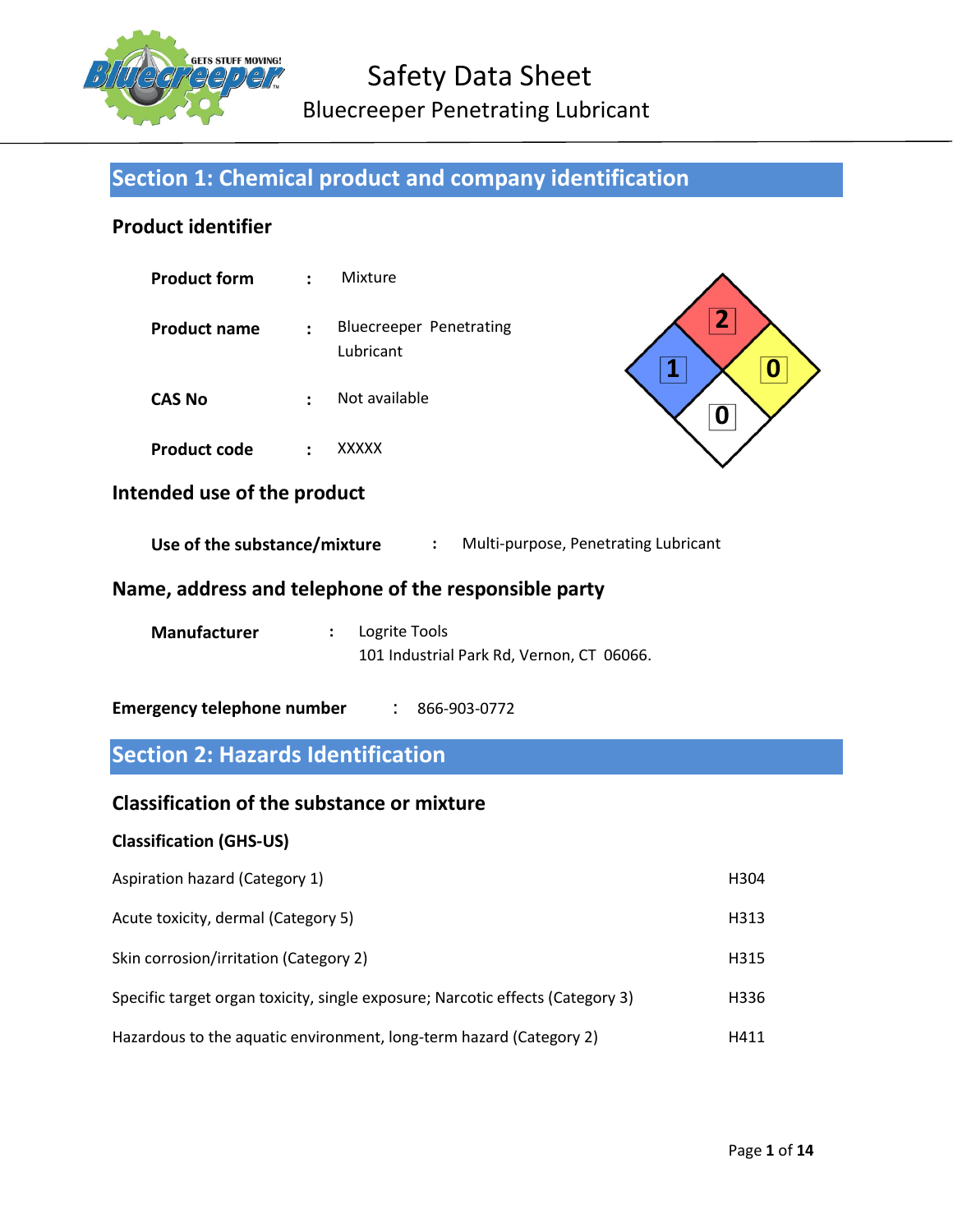

# Safety Data Sheet Bluecreeper Penetrating Lubricant

# Label elements

GHS-US symbols and labeling



# Signal word: Danger

#### Hazard statements:

| H313                             |                          | May be harmful in contact with skin                                                                        |
|----------------------------------|--------------------------|------------------------------------------------------------------------------------------------------------|
| H315                             |                          | Causes skin irritation                                                                                     |
| H304                             | $\overline{\phantom{a}}$ | May be fatal if swallowed and enters airways                                                               |
| H336                             |                          | May cause drowsiness or dizziness                                                                          |
| H411                             |                          | Toxic to aquatic life with long lasting effects                                                            |
| <b>Precautionary statements:</b> |                          |                                                                                                            |
| P261                             | $\overline{\phantom{a}}$ | Avoid breathing dust/fume/gas/mist/vapors/spray                                                            |
| P273                             |                          | Avoid release to the environment                                                                           |
| P280                             | $\overline{\phantom{a}}$ | Wear protective gloves/protective clothing/eye protection/face protection                                  |
| $P302 + P352$                    | $\overline{\phantom{a}}$ | IF ON SKIN: wash with plenty of soap and water                                                             |
| $P301 + P310$                    | $\overline{\phantom{a}}$ | IF SWALLOWED: Immediately call a POISON CENTER or doctor/physician.                                        |
| $P304 + P340$                    | $\overline{\phantom{a}}$ | IF INHALED: Remove victim to fresh air and Keep at rest in a position<br>Comfortable for breathing         |
| P331                             |                          | Do NOT induce vomiting.                                                                                    |
| $P403 + P233$                    | $\overline{\phantom{a}}$ | Store in a well-ventilated place. Keep container tightly closed.                                           |
| P501                             |                          | Dispose of contents/container to in accordance with local, regional, national,<br>International regulation |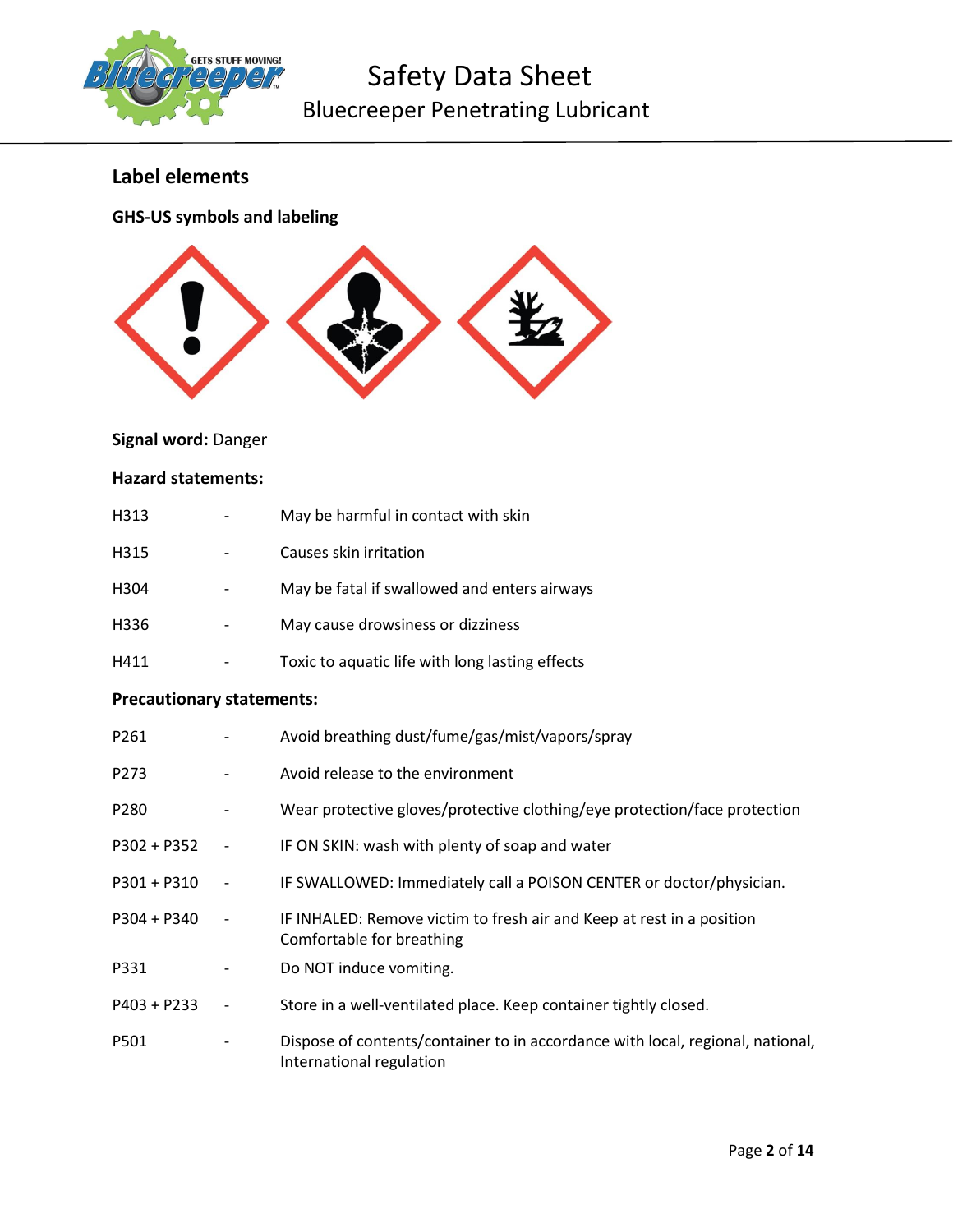

# WHMIS classification

D2B - Toxic material causing other toxic effects



# Other hazards

Not available

# Section 3: Composition/Information on ingredients

# Mixture

| <b>Name</b>                                                     | <b>CAS Number</b>        | %     | <b>Classification (GHS-US)</b>                                                                                                   |
|-----------------------------------------------------------------|--------------------------|-------|----------------------------------------------------------------------------------------------------------------------------------|
| Diethylene Glycol<br>monbutyl ether                             | 112-34-5                 | $<$ 5 | Aspiration hazard (Category 1)                                                                                                   |
| Synthetic Isoparaffinic<br>Hydrocarbon                          | 64742-47-8               | >60   | Acute toxicity, dermal (Category 5)<br>Skin corrosion/irritation (Category 2)                                                    |
| <b>Proprietary Mixture</b>                                      | <b>Trade Secret</b>      | >30   | Specific target organ toxicity, single<br>exposure; Narcotic effects (Category 3)<br>Hazardous to the aquatic environment, long- |
| 2,6-Di-tert-butyl-4-<br>methylphenol                            | 128-37-0                 | $<$ 1 | term hazard (Category 2)                                                                                                         |
| Molybdenum<br>diphosphorodithiolate in<br>petroleum process oil | 72030-25-2<br>64742-52-5 | $<$ 1 |                                                                                                                                  |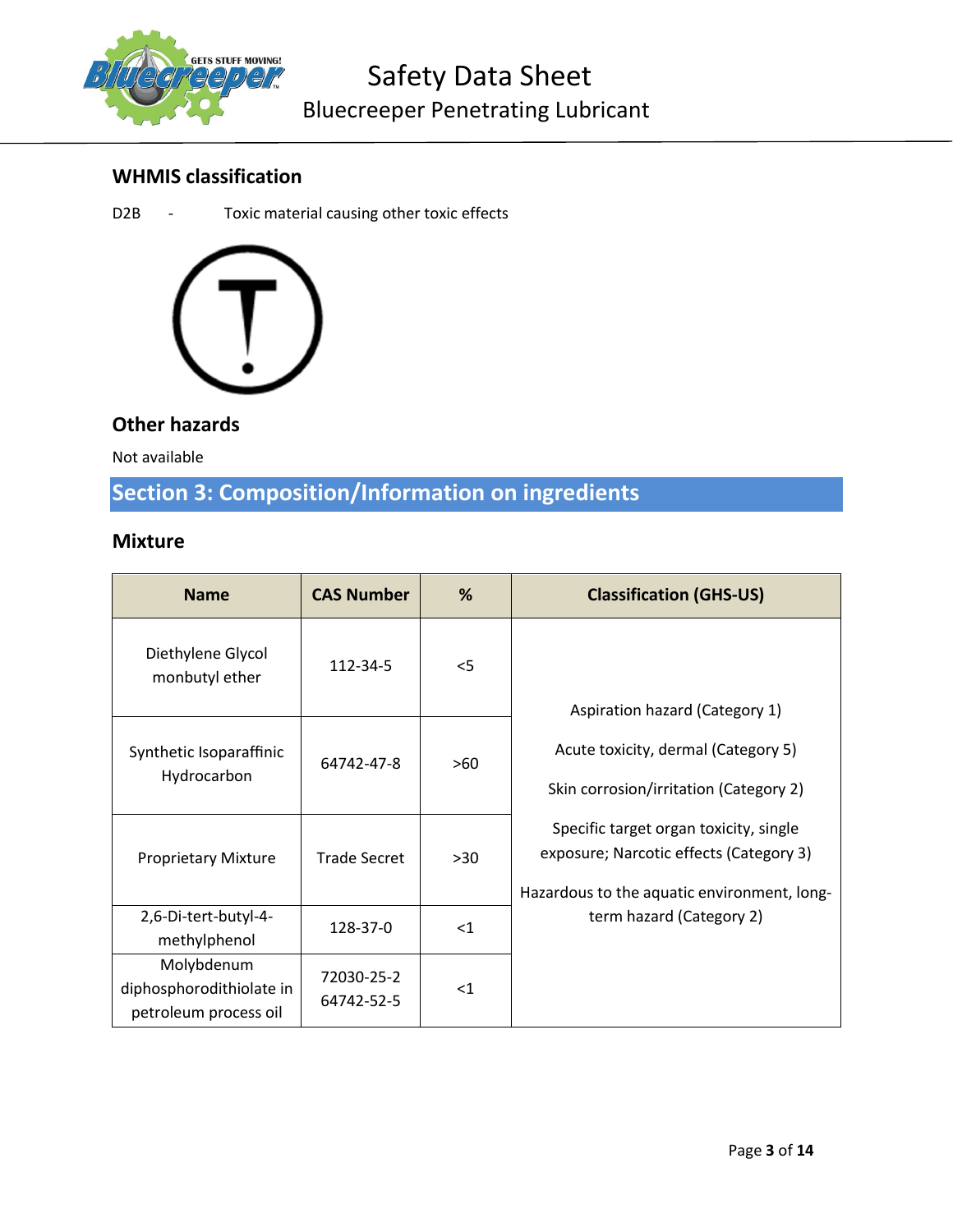

# Section 4: First aid measures

### Description of first aid measures

#### General

Never give anything by mouth to an unconscious person. If you feel unwell, seek medical advice (show the label where possible).

#### Inhalation

Immediately remove the affected victim from exposure and move to fresh air. Administer artificial respiration if breathing is stopped. Keep at rest. Call for prompt medical attention.

#### Skin contact

Flush skin with plenty of water for at least 15 minutes while removing contaminated clothing and shoes. Get medical help immediately

#### Eye contact

Flush eyes with plenty of water for at least 15 minutes until irritation subside. If irritation persists, get medical attention immediately.

#### Ingestion

If large amount is swallowed, do NOT induce vomiting. Keep at rest and get prompt medical attention.

# Most important symptoms and effects, both acute and delayed

#### Symptoms/Injuries

Effects of exposure (inhalation, ingestion or skin contact) to substance may be delayed.

#### Symptoms/Injuries after inhalation

High vapor/aerosol concentrations (attainable at elevated temperatures well above ambient) are irritating to the eyes and respiratory tract. They may cause headaches, dizziness, anesthesia, drowsiness, unconsciousness and other serious central nervous system effects, including death effects, including death.

#### Symptoms/Injuries after skin contact

Low order of toxicity. Frequent, prolonged contact may irritate or cause dermatitis. Skin contact may aggravate an existing dermatitis condition.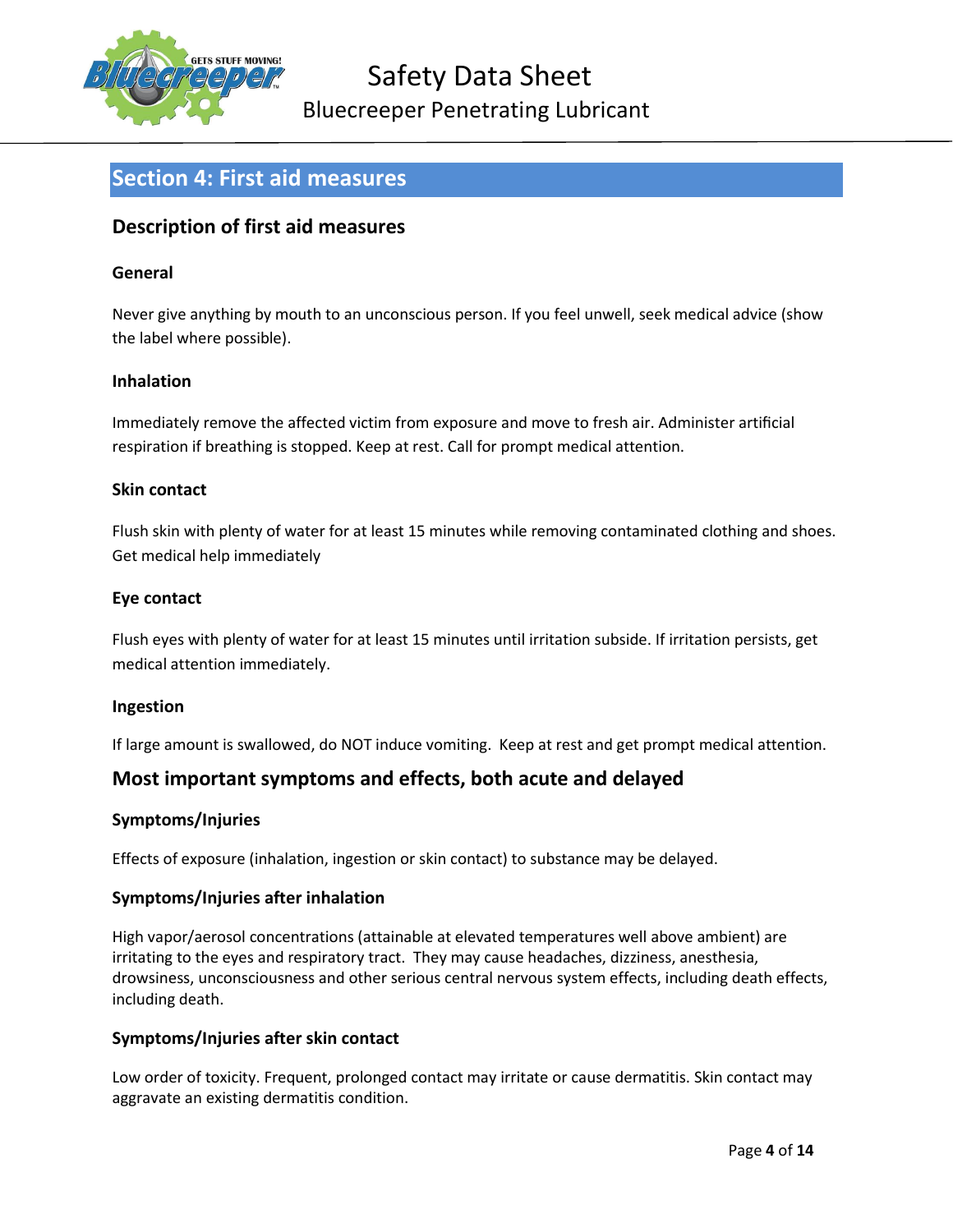

#### Symptoms/Injuries after eye contact

Slightly irritating but does not injure eye tissue.

#### Symptoms/Injuries after ingestion

Small amounts of this product aspirated into the respiratory system during ingestion or vomiting may cause mild to severe pulmonary injury, possibly progressing to death.

#### Chronic symptoms

May cause respiratory tract irritation

#### Indication of any immediate medical attention and special treatment needed

If medical advice is needed, have product container or label at hand

# Section 5: Fire-fighting measures

#### Extinguishing media

#### Suitable extinguishing media

Use foam, dry chemical, or water spray

#### Unsuitable extinguishing media

Do not use water jet as an extinguisher, as this will spread the fire.

#### Special hazards rising from the substance or mixture

Combustion products may include and are not limited to Carbon oxides, Nitrogen oxides (NOx)

#### Fire-fighting Instructions

Exercise caution when fighting any chemical fire. Alert Emergency Responders and tell them location and nature of hazard. Evacuate area of unprotected personnel. Wear protective clothing.

#### Protection during fire-fighting

Firefighters and others exposed to vapors or products of combustion should wear self-contained breathing apparatus and protective fire fighting clothing (including the fire fighting helmet, coat, pants, boots and gloves). If protective equipment is not available or not used, fight the fire from a protected location or safe distance.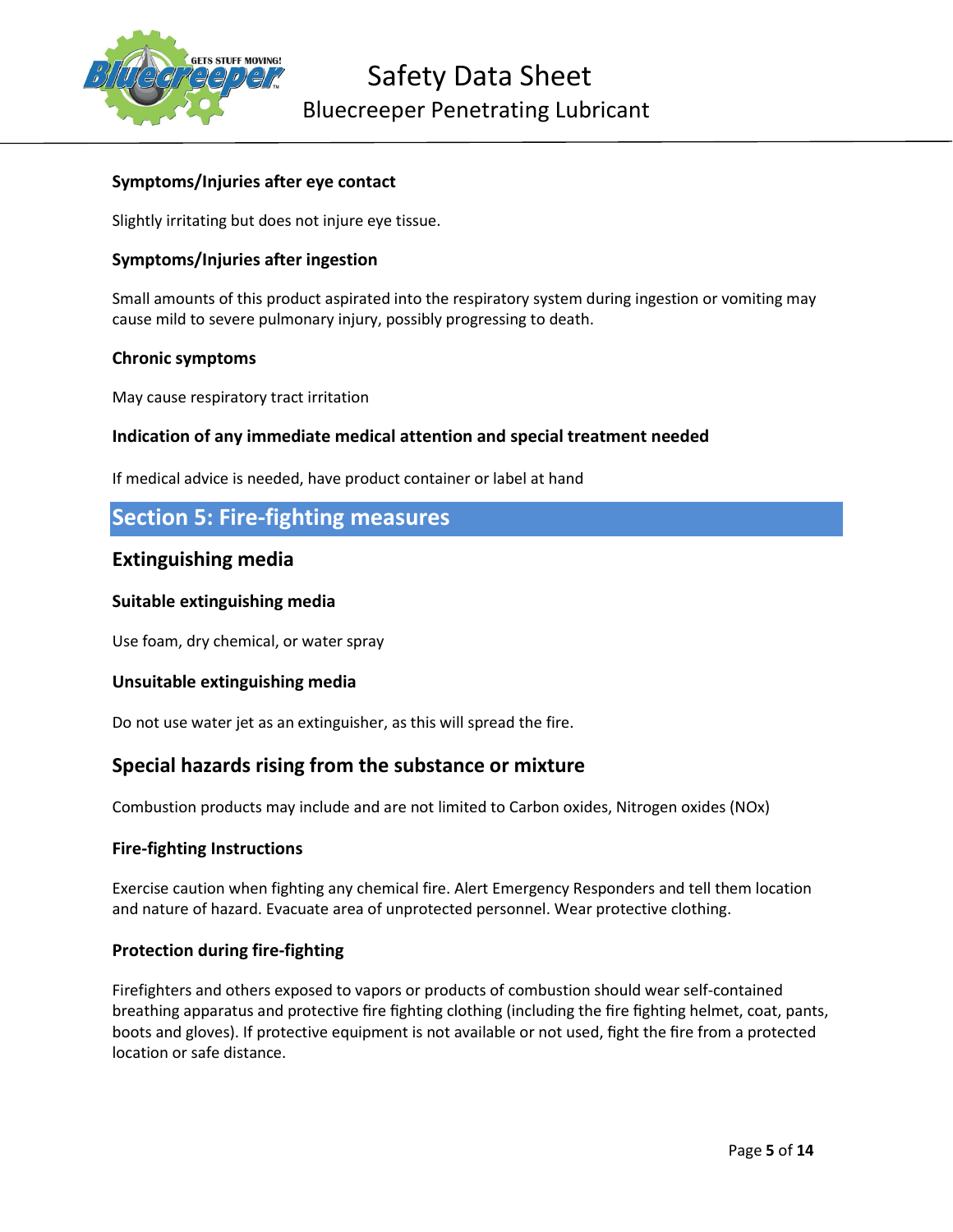

# Section 6: Accidental release measures

# Personal precautions, protective equipment and emergency procedures

Eliminate any sources of ignition and prevent additional discharge of materials. Use personal protective equipment. Avoid breathing vapors, mist or gas. Ensure adequate ventilation. Evacuate personnel to safe areas. Avoid breathing dust. Absorb with materials such as dirt or sand. Do not use combustible materials such as sawdust.

### Environmental precautions

Prevent the liquid from entering sewers, watercourses or low areas.

# Methods and materials for containment and cleaning up

Eliminate source of ignition. Warn occupants and shipping in surrounding and downwind areas fire and explosion hazard and request all to stay clear. Remove from surface by skimming or with suitable absorbents. Wear protective equipment during cleanup. If allowed by local authorities and environmental agencies, sinking and/or suitable dispersants bay be used in non-confined waters. Consult an expert on disposal of recovered material and ensure conformity to local disposal regulations

#### Reference to other sections

Use proper personal protective equipment as indicated in Section 8.

# Section 7: Handling and Storage

#### Precautions for safe handling

Avoid contact with eyes and wash thoroughly after handling. Material will accumulate static charges, which may cause an electrical spark or ignition source. Use proper bonding and/or grounding procedures. Do not pressurize, cut, heat or weld containers. Empty containers contain product residue. Do NOT reuse empty containers without commercial cleaning or reconditioning.

# Conditions for safe storage, including any incompatibilities

#### Storage conditions

Store in a cool, well-ventilated place away from incompatible materials. Do NOT handle or store near an open flame, heat or other sources of ignition. Protect material from direct sunlight.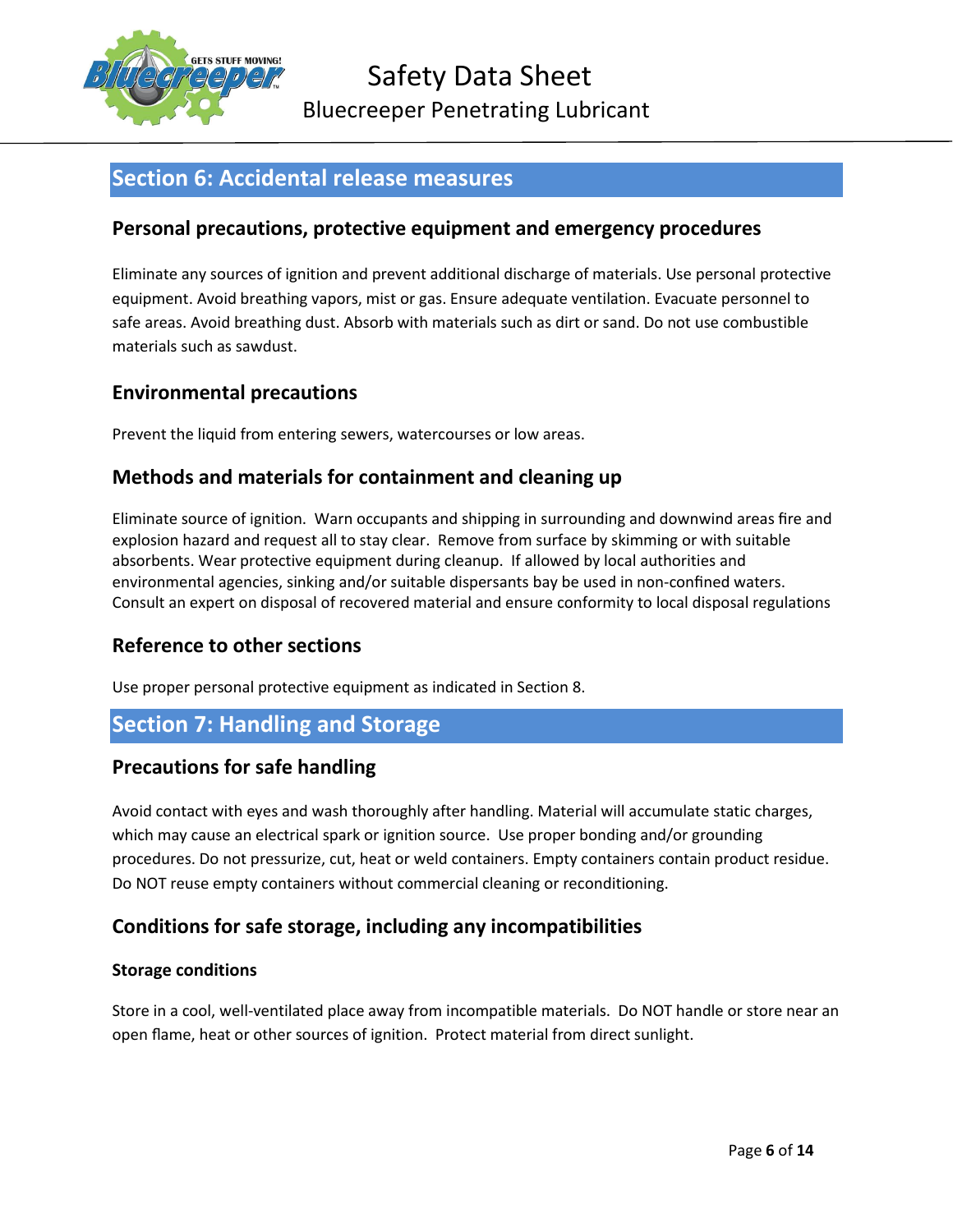

# Specific end use(s)

Multi-purpose, Penetrating Lubricant

# Section 8: Exposure controls/personal protection

# Control parameters

#### Exposure limits

| <b>CAS Number</b>   | <b>ACGIH</b>      | <b>NIOSH</b>      | <b>OSHA - Final PELs</b> |
|---------------------|-------------------|-------------------|--------------------------|
| 112-34-5            | Not listed        | Not listed        | Not listed               |
| 64742-47-8          | $200$ ppm         | Not listed        | $171$ ppm                |
| <b>Trade Secret</b> | Not listed        | Not listed        | Not listed               |
| 128-37-0            | $10 \text{ mg/m}$ | $10 \text{ mg/m}$ | 2 mg/m3                  |
| 72030-25-2          | Not listed        | Not listed        | 15 $mg/m3$               |
| 64742-52-5          | Not listed        | Not listed        | 5 mg/m $3$               |

# Exposure controls

| <b>Appropriate engineering controls</b> |                      | Facilities storing or utilizing this material should be<br>equipped with an eyewash facility and a safety and a<br>safety shower. Use adequate general or local<br>explosion-proof ventilation to keep airborne levels to<br>acceptable levels.                                                                                         |
|-----------------------------------------|----------------------|-----------------------------------------------------------------------------------------------------------------------------------------------------------------------------------------------------------------------------------------------------------------------------------------------------------------------------------------|
| Personal protective equipment           | $\ddot{\phantom{a}}$ | Safety goggles (29 CFR 1910.133); chemical resistant<br>gloves (29 CFR 1910.138); OSHA / NIOSH approved<br>respirator (29 CFR 1910.134)                                                                                                                                                                                                 |
| <b>Hand protection</b>                  |                      | Wear appropriate chemical resistant rubber gloves (29<br>CFR 1910.138) to prevent skin exposure.                                                                                                                                                                                                                                        |
| <b>Eye/face Protection</b>              |                      | Wear appropriate protective eye classes or chemical<br>safety goggles as described by OSHA's eye and face<br>protection regulations in 29 CFR 1910.133.                                                                                                                                                                                 |
| <b>Respiratory protection</b>           |                      | Follow the OSHA respirator regulations found in 29 CFR<br>1910.134 or European Standard EN 149. Where<br>concentrations in air may exceed the limits given in this<br>section and engineering, work practice or other means<br>are not adequate, NIOSH approved respirators may be<br>necessary to prevent over exposure by inhalation. |
| <b>Other information</b>                | $\ddot{\phantom{a}}$ | Clean personal protective equipment and work<br>clothing contaminated with product prior to re-use.<br>After using this product, be sure to wash before eating,                                                                                                                                                                         |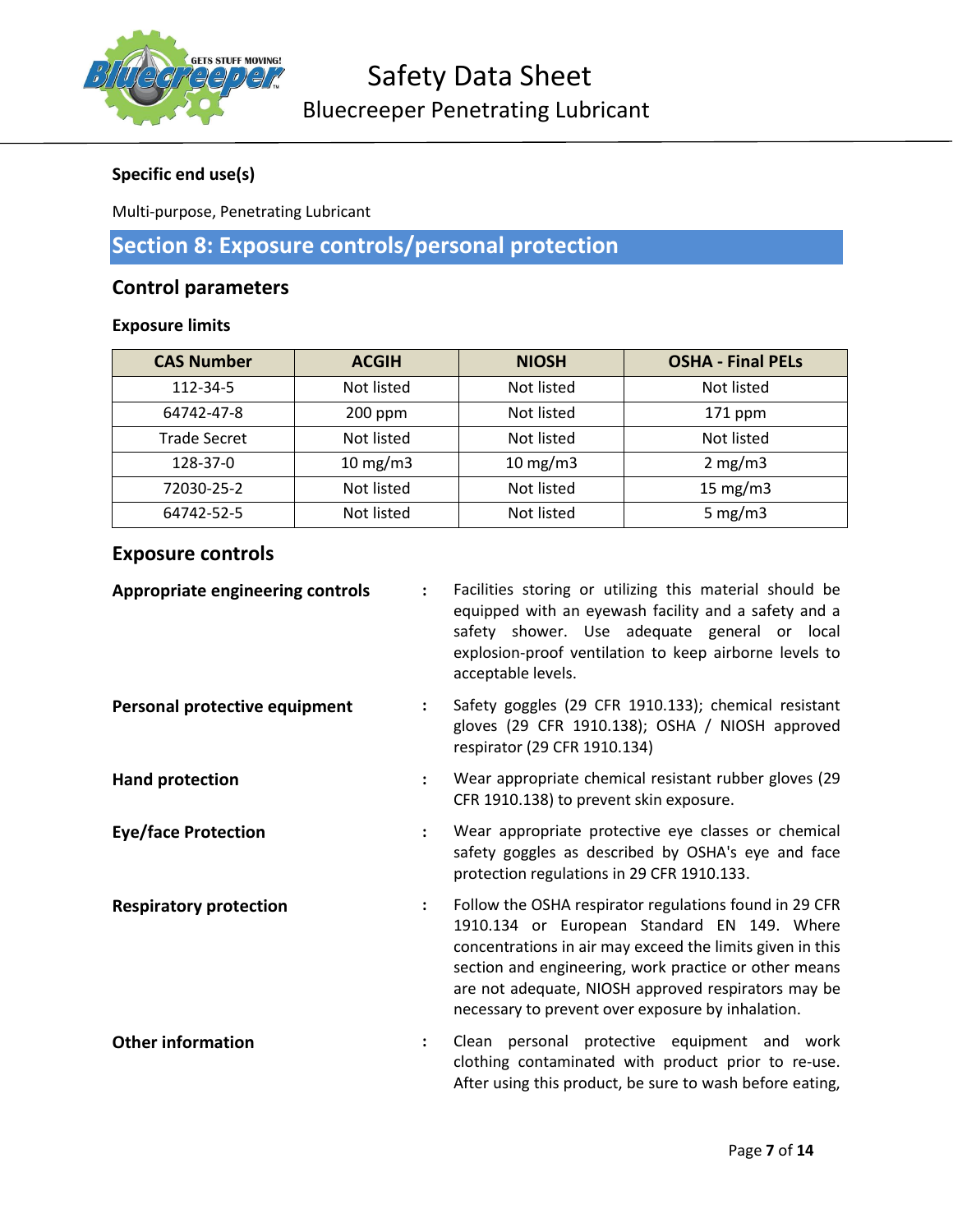

smoking, drinking or applying cosmetics.

| <b>Section 9: Physical and chemical properties</b>    |                      |                                                             |  |  |
|-------------------------------------------------------|----------------------|-------------------------------------------------------------|--|--|
| Information on basic physical and chemical properties |                      |                                                             |  |  |
| <b>Physical State</b>                                 | $\ddot{\cdot}$       | Liquid                                                      |  |  |
| Appearance                                            | $\ddot{\phantom{a}}$ | blue liquid, light viscosity                                |  |  |
| Odor                                                  |                      | petroleum with slight wintergreen                           |  |  |
| <b>Odor Threshold</b>                                 |                      | Not available                                               |  |  |
| pH                                                    |                      | Not available                                               |  |  |
| <b>Relative Evaporation Rate (butylacetate=1)</b>     | $\ddot{\phantom{a}}$ | Not available                                               |  |  |
| <b>Melting Point/ Freezing Point</b>                  | $\ddot{\phantom{a}}$ | -57°C (based<br>majority<br>aliphatic<br>on<br>hydrocarbon) |  |  |
| <b>Boiling Point</b>                                  |                      | Not available                                               |  |  |
| <b>Flash Point</b>                                    | :                    | >93.3°C (Tag Closed Cup ASTM D56)                           |  |  |
| <b>Auto-ignition Temperature</b>                      |                      | $>260^{\circ}$ C                                            |  |  |
| <b>Decomposition Temperature</b>                      |                      | Not available                                               |  |  |
| <b>Flammability (solid, gas)</b>                      |                      | Combustible                                                 |  |  |
| <b>Vapor Pressure</b>                                 |                      | Not available                                               |  |  |
| Relative Vapor Density at 20 °C                       | ÷                    | Not available                                               |  |  |
| <b>Relative Density</b>                               |                      | Not available                                               |  |  |
| <b>Specific Gravity</b>                               | $\ddot{\phantom{a}}$ | >1                                                          |  |  |
| Solubility                                            |                      | Not available                                               |  |  |
| Log Pow                                               |                      | Not available                                               |  |  |
| Log Kow                                               | :                    | Not available                                               |  |  |
| <b>Viscosity</b>                                      |                      | 3cSt approx @ 25°C                                          |  |  |
| <b>Explosive Properties</b>                           | :                    | Not available                                               |  |  |
| <b>Oxidizing Properties</b>                           |                      | Not available                                               |  |  |
| <b>Explosive Limits</b>                               |                      | Not available                                               |  |  |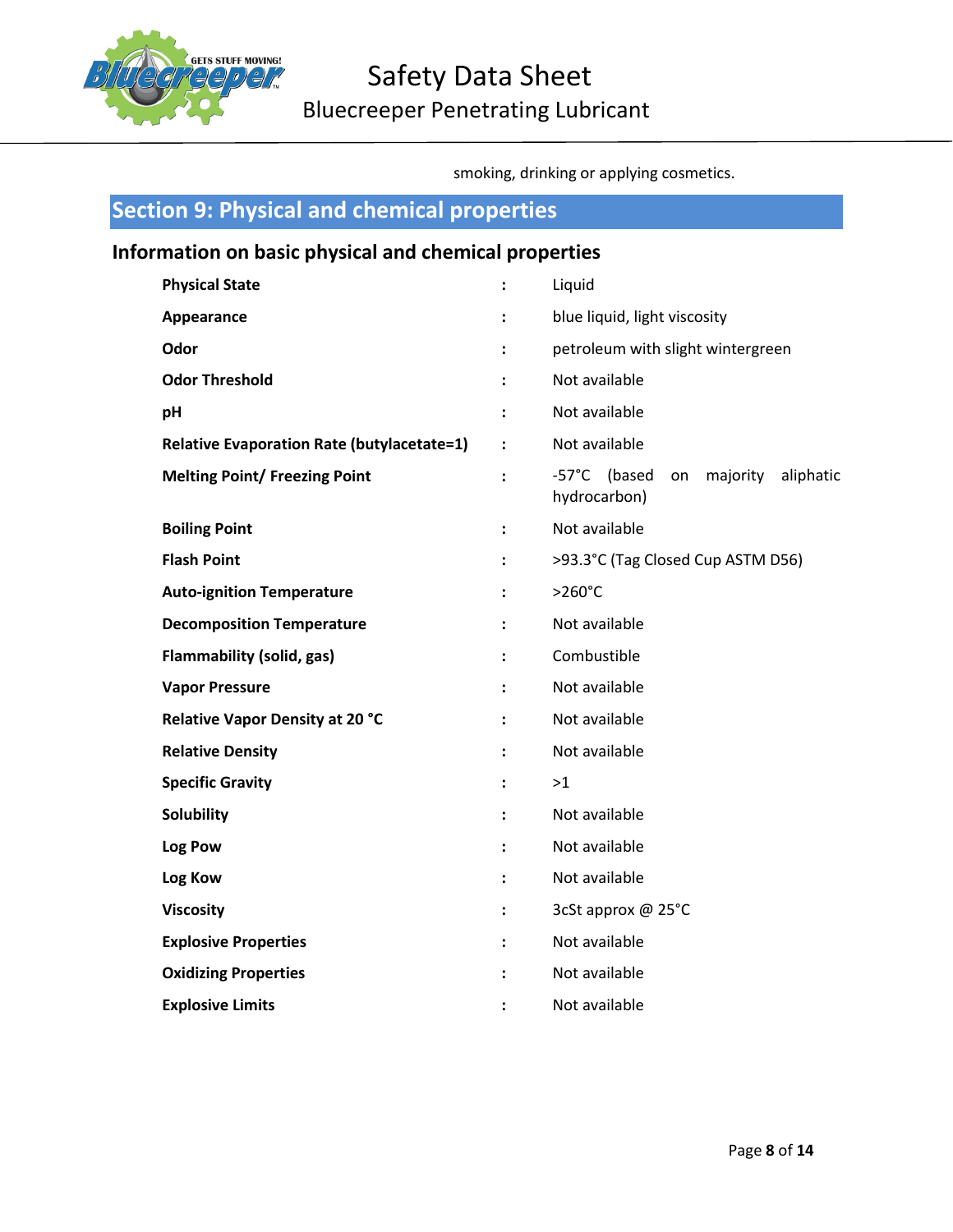

# Other information

Not available

# Section 10: Stability and reactivity

#### **Reactivity**

Not available

#### Chemical stability

Stable under normal temperatures and pressures.

#### Possibility of hazardous reactions

will not occur

#### Conditions to avoid

Not applicable

#### Incompatible materials

Strong-oxidizing agents

#### Hazardous decomposition products

Thermal carbon monoxide and/or carbon dioxide after content have evaporated and residue is exposed to excess heat.

# Section 11: Toxicological information

### Information on toxicological effects

#### Acute toxicity

| Ingredients                            | Test | <b>Species</b> | Route of<br>exposure | <b>Results</b>                            |
|----------------------------------------|------|----------------|----------------------|-------------------------------------------|
|                                        | LD50 | Rat            | Oral                 | > 5000 mg/kg<br>(OECD Guideline 420)      |
| Synthetic Isoparaffinic<br>Hydrocarbon | LC50 | Rat            | Inhalation           | $>$ 5.28 mg/L air<br>(OECD Guideline 403) |
|                                        | LD50 | rabbit         | Dermal               | $>$ 2000 mg/kg                            |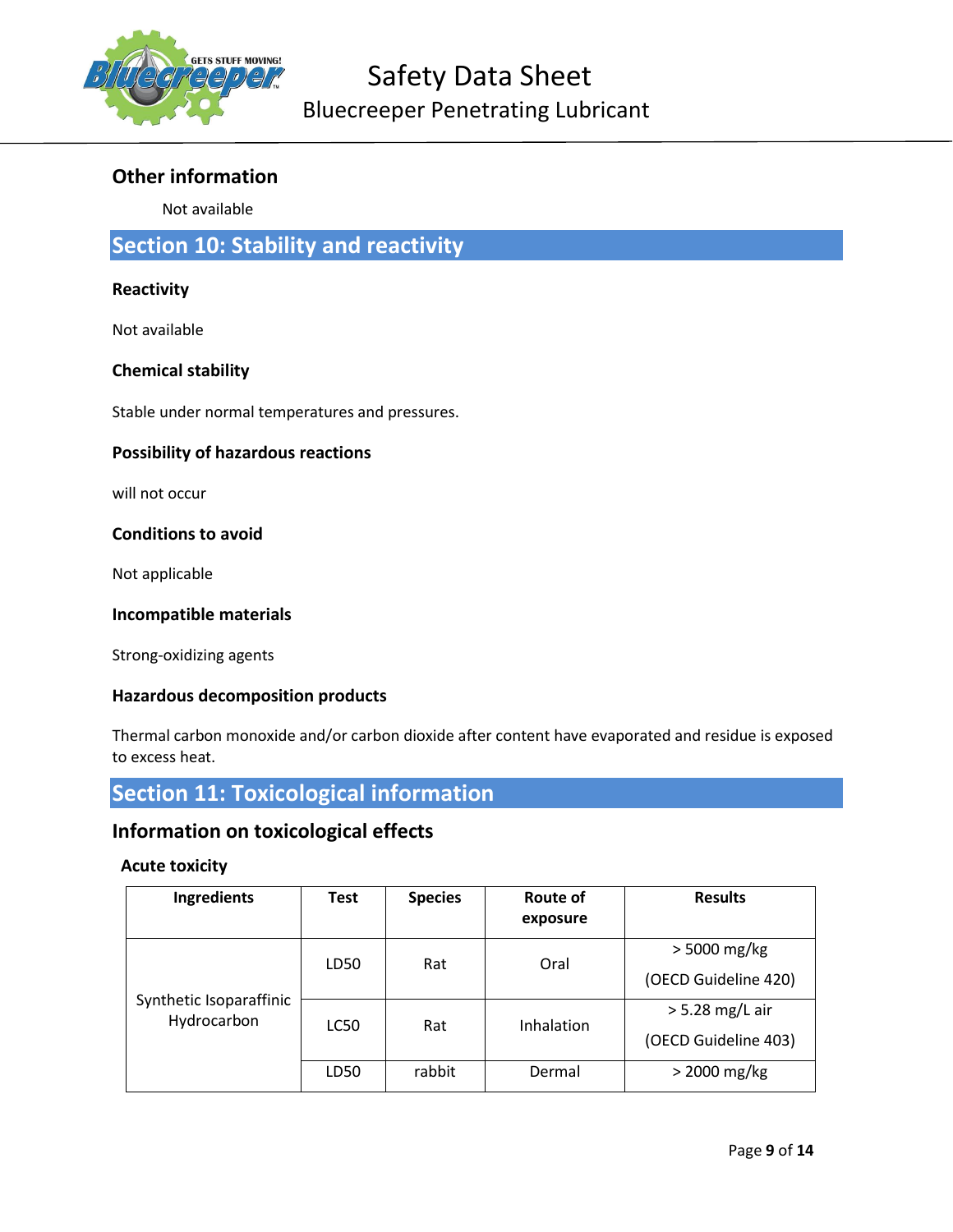

# Safety Data Sheet

# Bluecreeper Penetrating Lubricant

|                                      |      |            |                 | (OECD Guideline 402) |
|--------------------------------------|------|------------|-----------------|----------------------|
|                                      |      |            |                 |                      |
|                                      | LD50 | Rat        | Intraperitoneal | 500-1000 mg/kg       |
| Diethylene Glycol<br>monobutyl ether | LD50 | Guinea pig | Oral            | 2000 mg/kg           |
|                                      | LD50 | Rabbit     | Dermal          | $2764$ mg/kg         |

#### Skin corrosion/irritation

Cause skin irritation

#### Serious eye damage/irritation

Slightly irritating eyes.

#### Respiratory or skin sensitization

Not classified

#### Germ cell mutagenicity

Not classified

#### **Carcinogenicity**

This product contains no known carcinogens in reportable quantities as defined by ACGIH, OSHA, NTP, and IARC.

#### Reproductive toxicity

Not classified

#### Specific target organ toxicity (Single exposure)

May cause drowsiness or dizziness

#### Specific target organ toxicity (Repeated exposure)

Not classified

#### Aspiration hazard

Aspiration of material into Lungs can cause chemical pneumonitis which can be fatal.

#### Symptoms/Injuries after Inhalation

High vapor/aerosol concentrations (attainable at elevated temperatures well above ambient) are irritating to the eyes and respiratory tract. They may cause headaches, dizziness, anesthesia, drowsiness, unconsciousness and other serious central nervous system effects, including death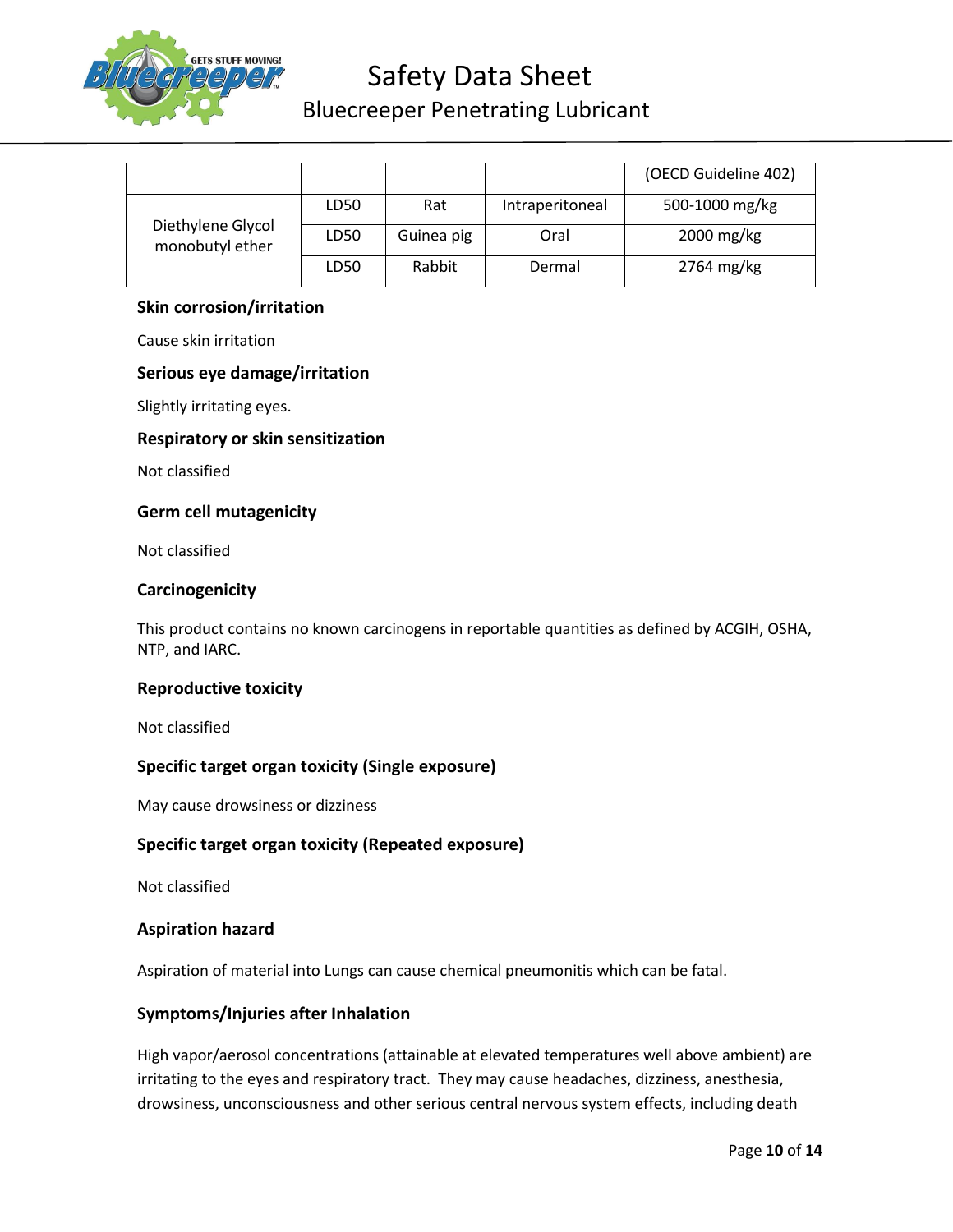

effects, including death.

#### Symptoms/Injuries after Skin Contact

Low order of toxicity. Frequent, prolonged contact may irritate or cause dermatitis. Skin contact may aggravate an existing dermatitis condition.

#### Symptoms/Injuries after Eye Contact

Slightly irritating but does not injure eye tissue.

#### Symptoms/Injuries after Ingestion

Small amounts of this product aspirated into the respiratory system during ingestion or vomiting may cause mild to severe pulmonary injury, possibly progressing to death.

#### Chronic symptoms

May cause respiratory tract irritation.

# Section 12: Ecological Information

#### **Toxicity**

| Ingredients                                      | Test        | <b>Species</b>                               | <b>Results</b>                        |
|--------------------------------------------------|-------------|----------------------------------------------|---------------------------------------|
| Synthetic<br>Isoparaffinic<br>Hydrocarbon        | LL50        | Oncorhynchus mykiss                          | 2.5 mg/L 96 h<br>(OECD Guideline 203) |
| Diethylene Glycol<br>monobutyl ether             | <b>LC50</b> | Poecilia reticulata                          | 150 mg/L/7 days                       |
| Persistence and degradability                    |             | ÷                                            | Not established<br>Not established    |
| <b>Bioaccumulative potential</b>                 |             | $\ddot{\phantom{a}}$<br>$\ddot{\phantom{a}}$ | Not available                         |
| <b>Mobility in soil</b><br>Other adverse effects |             | ÷                                            | Not available                         |

# Section 13: Disposal considerations

#### Waste treatment methods

Waste Disposal Recommendations: Do not dump into any sewers, on the ground, or into any body of water. All disposal practices must be in compliance with all Federal, State/Provincial and local laws and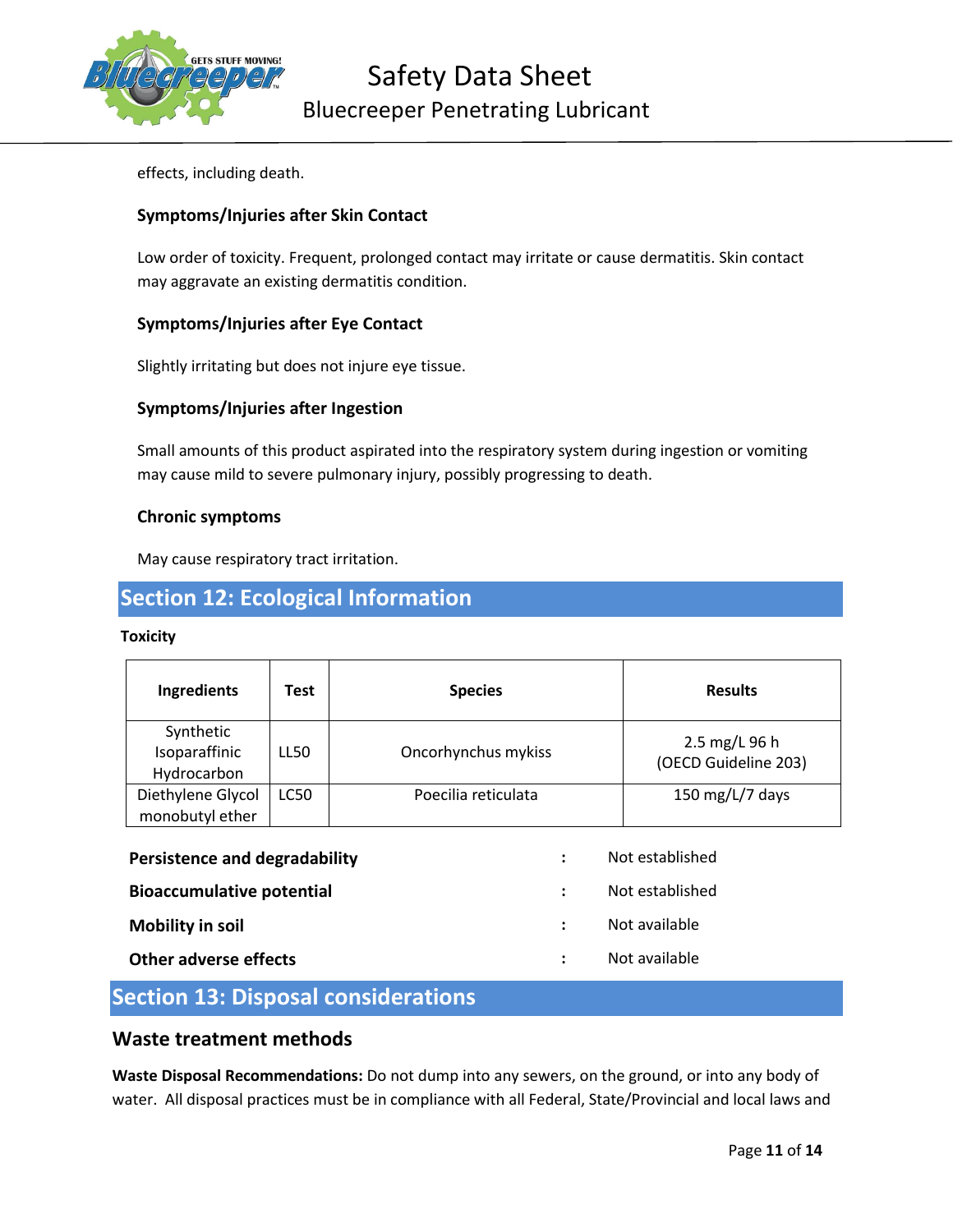

regulations. Regulations may vary in different locations. Waste characterizations and compliance with applicable laws are the responsibility solely of the waste generator.

RCRA P-Series : Not listed

RCRA U-Series : Not listed

# Section 14: Transport information

In Accordance With DOT/TDG/ICAO/IATA/IMDG

| UN Number                     |   | UN1268                                                                                  |
|-------------------------------|---|-----------------------------------------------------------------------------------------|
| UN proper shipping name       |   | Petroleum Distillate, N.O.S.,                                                           |
| <b>Transport hazard class</b> |   | $\overline{\mathbf{3}}$                                                                 |
| Packing group                 |   | Ш                                                                                       |
| <b>Additional Information</b> | : | In containers of 119 gallons capacity or less, this product is<br>not regulated by DOT. |

# Section 15: Regulatory information

#### US Federal regulations

#### EPA TSCA regulatory flag

All components of this product are listed on the United States Toxic Substances Control Act Chemical Inventory

#### SARA 311/312 hazards

Fire Hazard

#### SARA Section 302 Extremely hazardous substances

None of the chemicals in this product are under extremely hazardous substances

#### SARA 304 RQ (lbs)

None of the chemicals in this product are under extremely hazardous substances

#### CERCLA hazardous substances and corresponding RQs

None of the chemicals in this product are under hazardous substances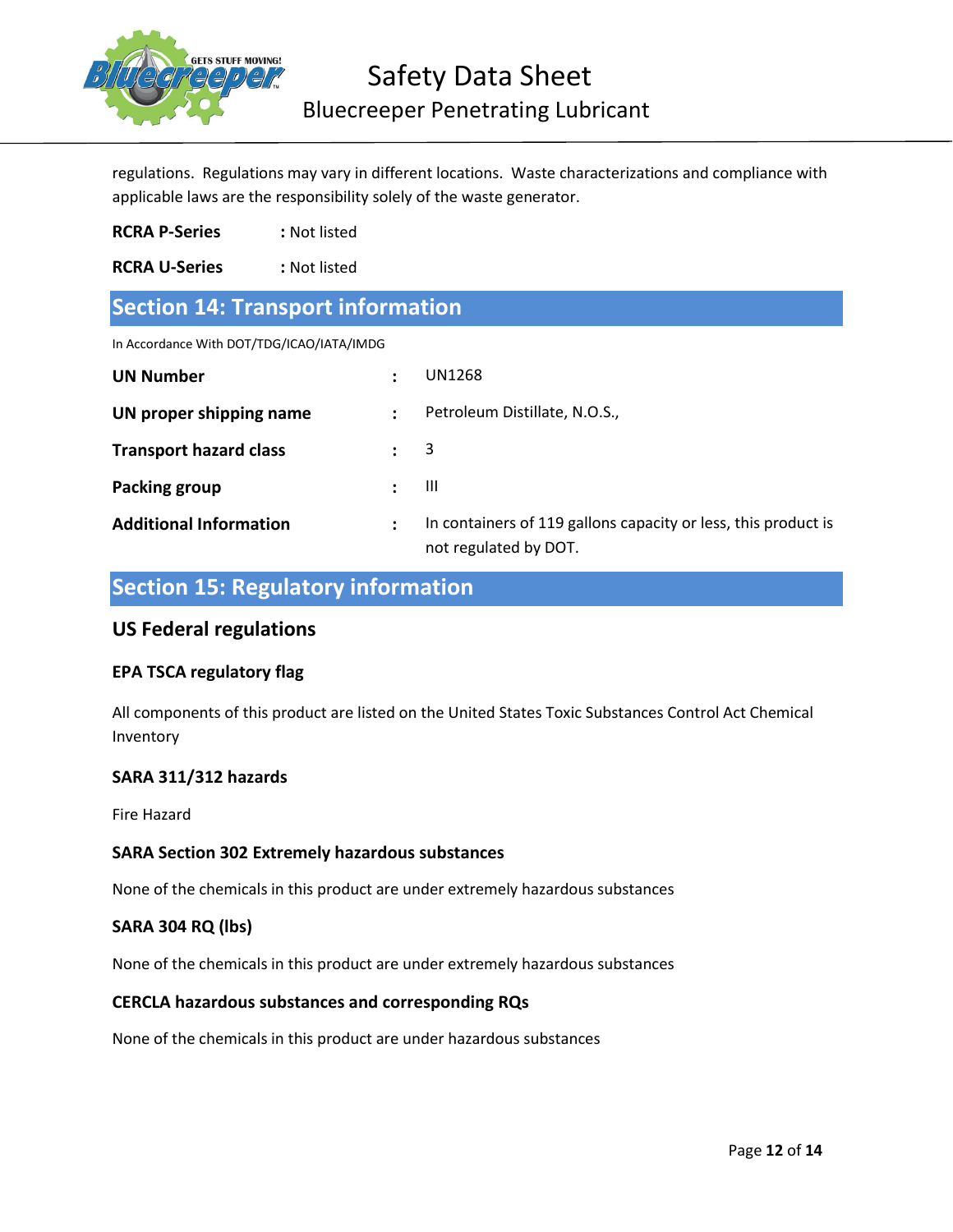

#### OSHA hazards

None of the hazardous chemicals in this product by OSHA.

#### Clean Water/Oil Pollution Act

This product is classified as oil under Section 311 of the Clean Water Act (40CFR110) and the Oil Pollution Act of 1990.

#### Clean air act

None of the chemicals in this product are classified by CAA.

#### US State Regulations

All components of this product can be found on the following state right to know lists: California, Massachusetts, New Jersey, and Pennsylvania.

#### US - California Hazardous Substances (Director's): Listed substance

2,6-Di-tert-butyl-4-methylphenol (CAS 128-37-0) Listed

#### US - California Proposition 65

California No Significant Risk Level: None of the chemicals in this product are listed.

#### US - Massachusetts RTK - Substance: Listed substance

2,6-Di-tert-butyl-4-methylphenol (CAS 128-37-0) Listed

#### US - New Jersey RTK - Substances: Listed substance

2,6-Di-tert-butyl-4-methylphenol (CAS 128-37-0) Listed

#### US - Pennsylvania RTK - Hazardous Substances: Listed substance

2,6-Di-tert-butyl-4-methylphenol (CAS 128-37-0) Listed

#### Canada regulations

#### Canada - DSL/NDSL

All components of this products are specified on the public Portion of the Domestic Substances List

#### Canadian ingredient disclosure list

Diethylene Glycol monbutyl ether (CAS 112-34-5 ) is listed

2, 6-Di-tert-butyl-4-methylphenol (CAS 128-37-0) is listed